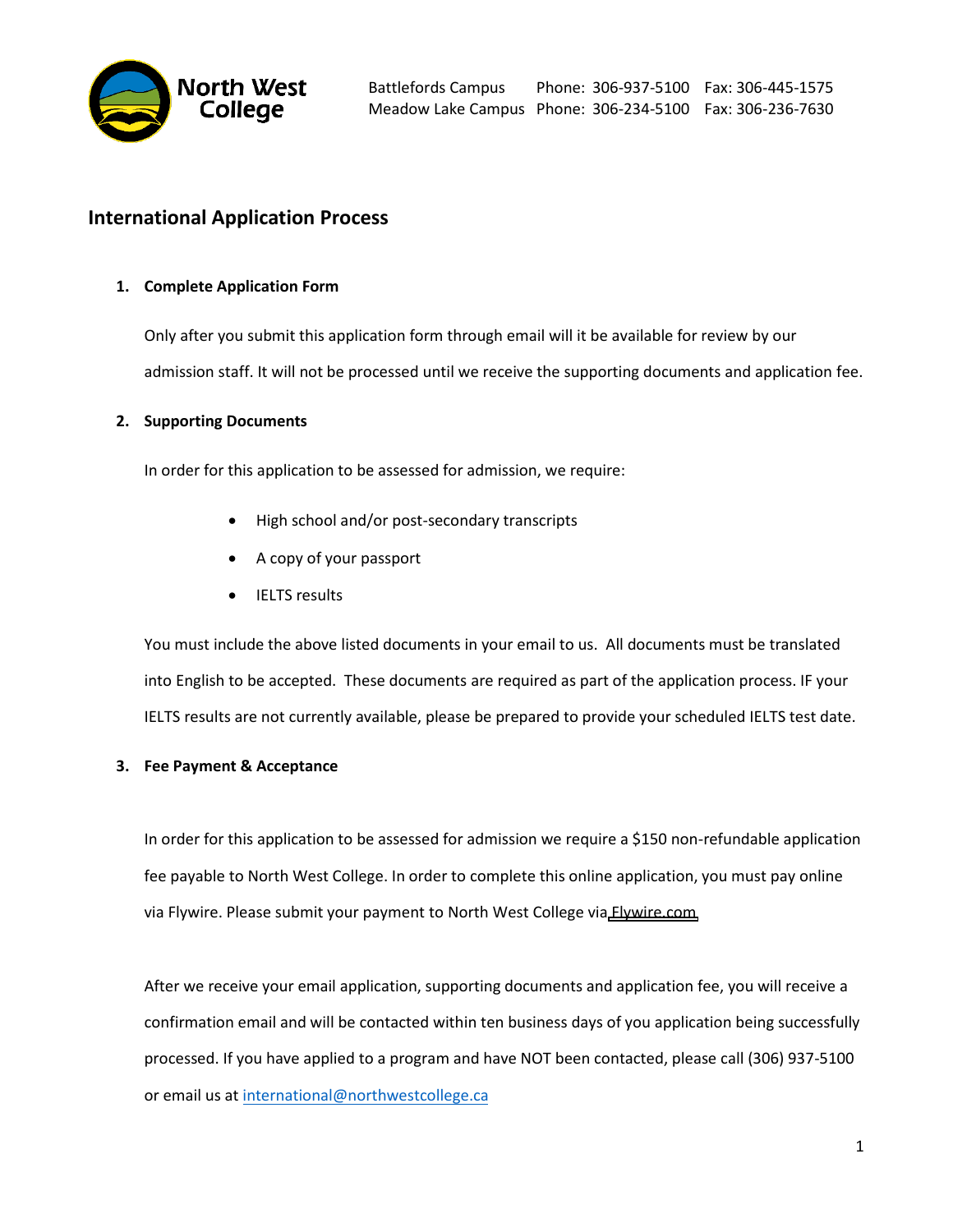# **International Application for Admission**

| First name                                                                                                                                                                                                                                                                                               |  |  |  |  |
|----------------------------------------------------------------------------------------------------------------------------------------------------------------------------------------------------------------------------------------------------------------------------------------------------------|--|--|--|--|
| Middle name (optional)                                                                                                                                                                                                                                                                                   |  |  |  |  |
| Last name                                                                                                                                                                                                                                                                                                |  |  |  |  |
| Your email address                                                                                                                                                                                                                                                                                       |  |  |  |  |
| Country of Citizenship                                                                                                                                                                                                                                                                                   |  |  |  |  |
| If you have taken language training, do you have your assessment results stating your current language level?<br>P<br>Yes<br> or no                                                                                                                                                                      |  |  |  |  |
| *** Please note that all international programs at North West College require an overall minimum IELTS score 6.5 (no domain less than<br>6.0) or a Duolingo English Test (minimum overall score of 105) You will be required to provide language proficiency testing results in<br>order to be admitted. |  |  |  |  |
| What is your first language?                                                                                                                                                                                                                                                                             |  |  |  |  |
| Date of birth (DD-MMM-YYYY)                                                                                                                                                                                                                                                                              |  |  |  |  |
| Other<br>Female<br>Male<br>Prefer not to disclose<br>Gender                                                                                                                                                                                                                                              |  |  |  |  |
| <b>Contact Information</b>                                                                                                                                                                                                                                                                               |  |  |  |  |
| Permanent address                                                                                                                                                                                                                                                                                        |  |  |  |  |
| City / Town                                                                                                                                                                                                                                                                                              |  |  |  |  |
| Province / State                                                                                                                                                                                                                                                                                         |  |  |  |  |
| Country                                                                                                                                                                                                                                                                                                  |  |  |  |  |
| Postal Code                                                                                                                                                                                                                                                                                              |  |  |  |  |
| Primary phone number                                                                                                                                                                                                                                                                                     |  |  |  |  |
| Cell/alternate phone number (optional)                                                                                                                                                                                                                                                                   |  |  |  |  |
| <b>Emergency Contact Information</b>                                                                                                                                                                                                                                                                     |  |  |  |  |
| Emergency contact name                                                                                                                                                                                                                                                                                   |  |  |  |  |
| Emergency contact relationship                                                                                                                                                                                                                                                                           |  |  |  |  |
| Emergency contact phone number                                                                                                                                                                                                                                                                           |  |  |  |  |
| Emergency contact email                                                                                                                                                                                                                                                                                  |  |  |  |  |
|                                                                                                                                                                                                                                                                                                          |  |  |  |  |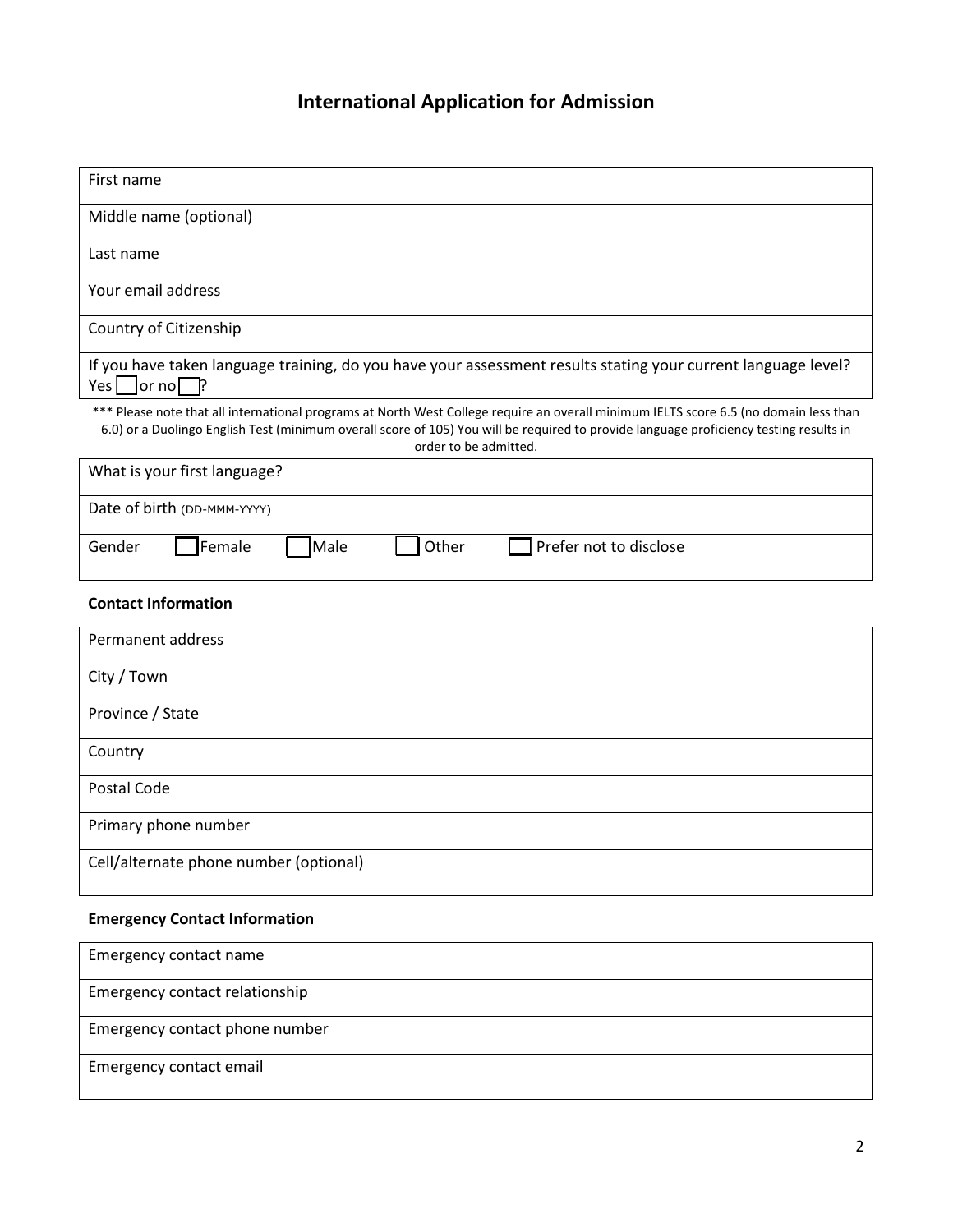#### **Previous Education**

| □ High School ABE 12 GED Post-Secondary |      |
|-----------------------------------------|------|
| Name of School                          |      |
| Highest grade completed/Diploma         | Year |

Name of School

Highest grade completed/Diploma Theorem 2012 Sear

#### **Planned Program of Study**

| Program Name                               |
|--------------------------------------------|
| Location of Program                        |
| Full-time/Part-time student                |
| Year in which you will attend your program |

#### **Other Information**

Indicate the agent that you are working with (indicate "none" if not working with an agent):

What is the email address of the agent you have been working with? (optional)

#### **Consent to Release Information**

I understand that by indicating the name and email address of the agent above and signing this form, information may be released to the agent.

(Note: this agent will be cc'ed on all communications).

#### **PERSONS WITH DISABILITIES**

If you are a person with a permanent disability, please check the box below. This allows you to access reasonable accommodations to assist with your studies.  $\Box$  I have a permanent disability \*Note – Please book an appointment with NWC – Education Resource Services (ERS) to discuss documentation of your disability; accommodations for your studies will be addressed at this appointment.

#### **If applicable in your country, do you plan to apply for a visa through the Study Direct Stream?**



Yes | | No | | Not Applicable

3 **within two weeks of receiving your application. If you have not been contacted within that time, or if you Your application is not considered complete until North West College receives your required education transcripts, proof of English language proficiency and a non-refundable \$150 application fee, via Flywire. Please include any other relevant documents required. A North West College representative will contact you**